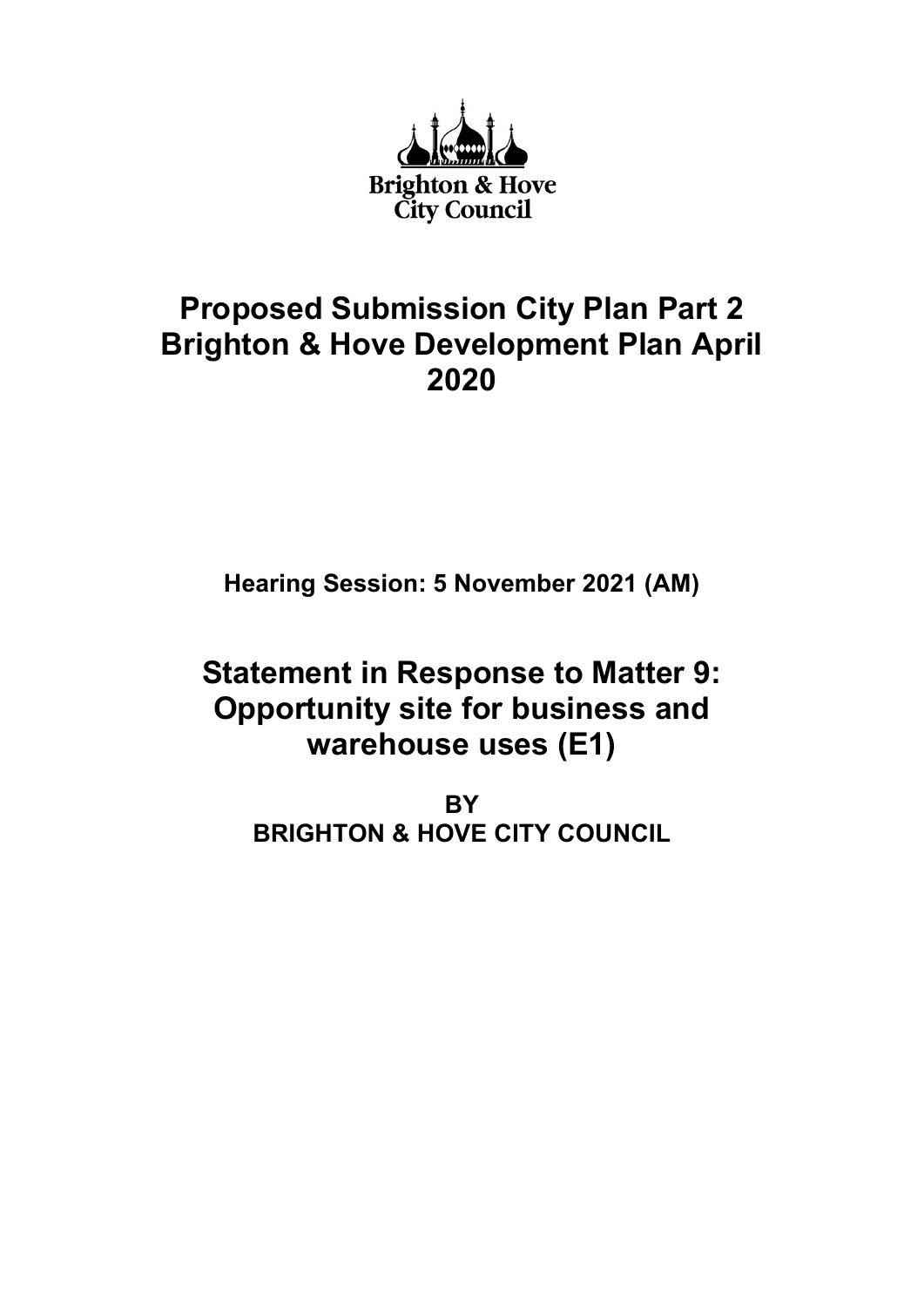## List of Abbreviations

CPP1 - City Plan Part 1 CPP2 – City Plan Part 2 LWS – Local Wildlife Site NPPF - National Planning Policy Framework SA - Sustainability Appraisal SDNP – South Downs National Park WMSP – Waste and Minerals Sites Plan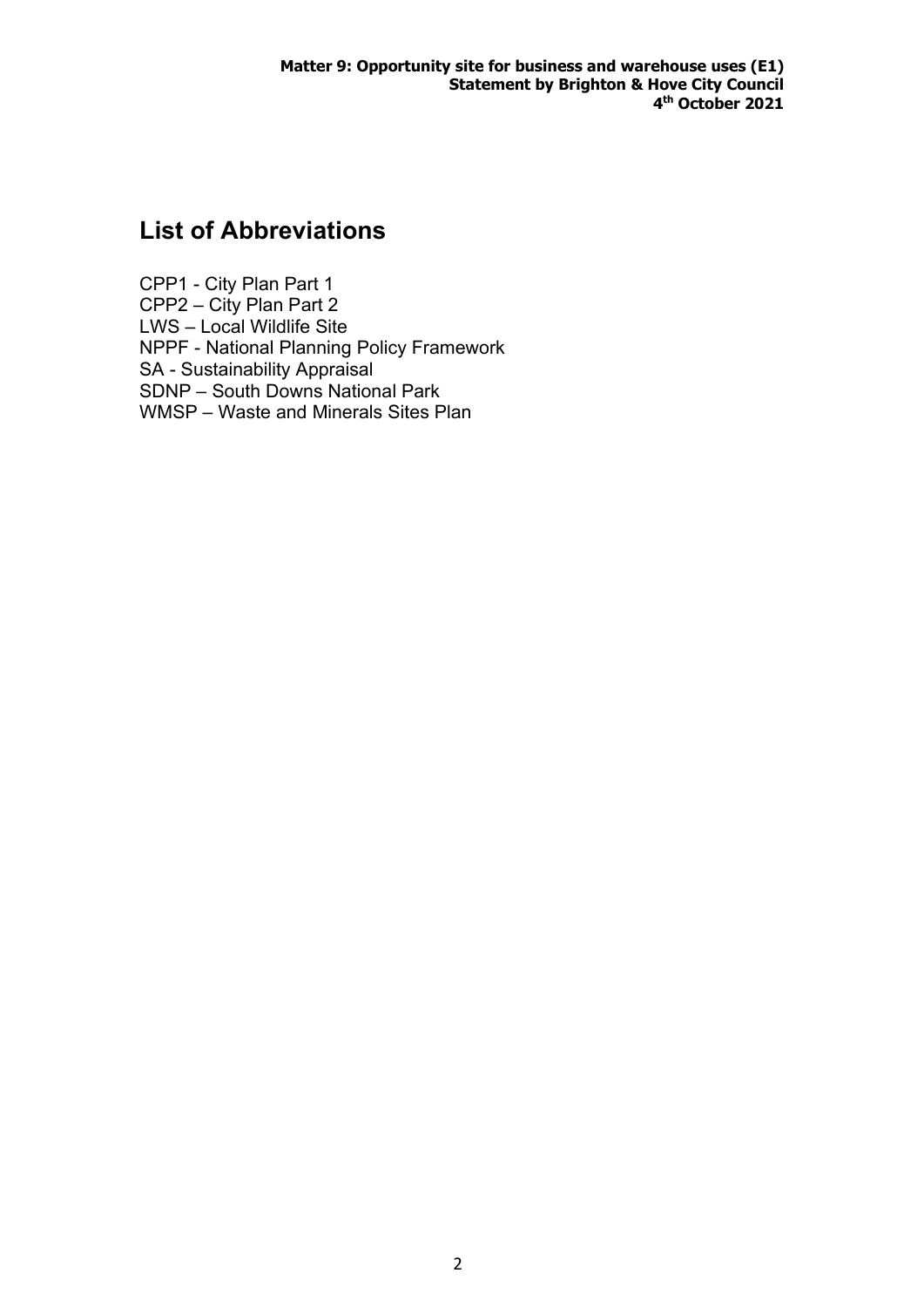Matter 9 Opportunity site for business and warehouse uses (E1)

Whether the proposed opportunity site for business and warehouse uses are soundly based

Issue 1 Land at Hangleton Bottom

The Council is requested to address the following questions responding to any particular issue(s) raised. In doing this any updated information regarding the planning and development status of the site should be included.

Q1. Is the allocation appropriate and justified in light of the potential constraints, infrastructure requirements and adverse impacts?

- 1. Yes, the allocation is appropriate and justified. It has been subject to Sustainability Appraisal;<sup>1</sup> a site assessment was carried out for this site against the SA Framework to identify constraints and adverse effects which was used to inform Policy E1.
- 2. The allocation is informed by OD78 Brighton & Hove Industrial Estates Audit December 2017 and provides the potential for the shortfall in industrial/ warehousing floorspace in the city to be further reduced alongside the delivery of a strategic waste facility on the site. The need for the industrial land and premises is addressed in the council's Matter Statement 4 and BHCC01 the council's response to the Inspector's Initial Questions (response to Q22. Appendix 4 and 5).
- 3. The suitability of the site for development for a waste management facility has been established through the WMSP Policy SP1 which was subject to scrutiny through the examination of CD10b East Sussex, South Downs and Brighton & Hove Waste and Minerals Site Plan (2017).

### Q2. Is the site boundary appropriate? Is there any justification for amending it? Are there any significant factors that indicate that any parts of the site should not be allocated?

- 4. The site boundary is appropriate as it is consistent with the boundary of the existing site allocation (Policy SP1) in the adopted Waste and Minerals Site Plan and does not require amending.
- 5. The policy's supporting text at 3.87 recognises that following the 2017 LWS Review, the boundary of Benfield Valley LWS overlaps the north east

<sup>&</sup>lt;sup>1</sup> SD50a Sustainability Appraisal, Appendix F5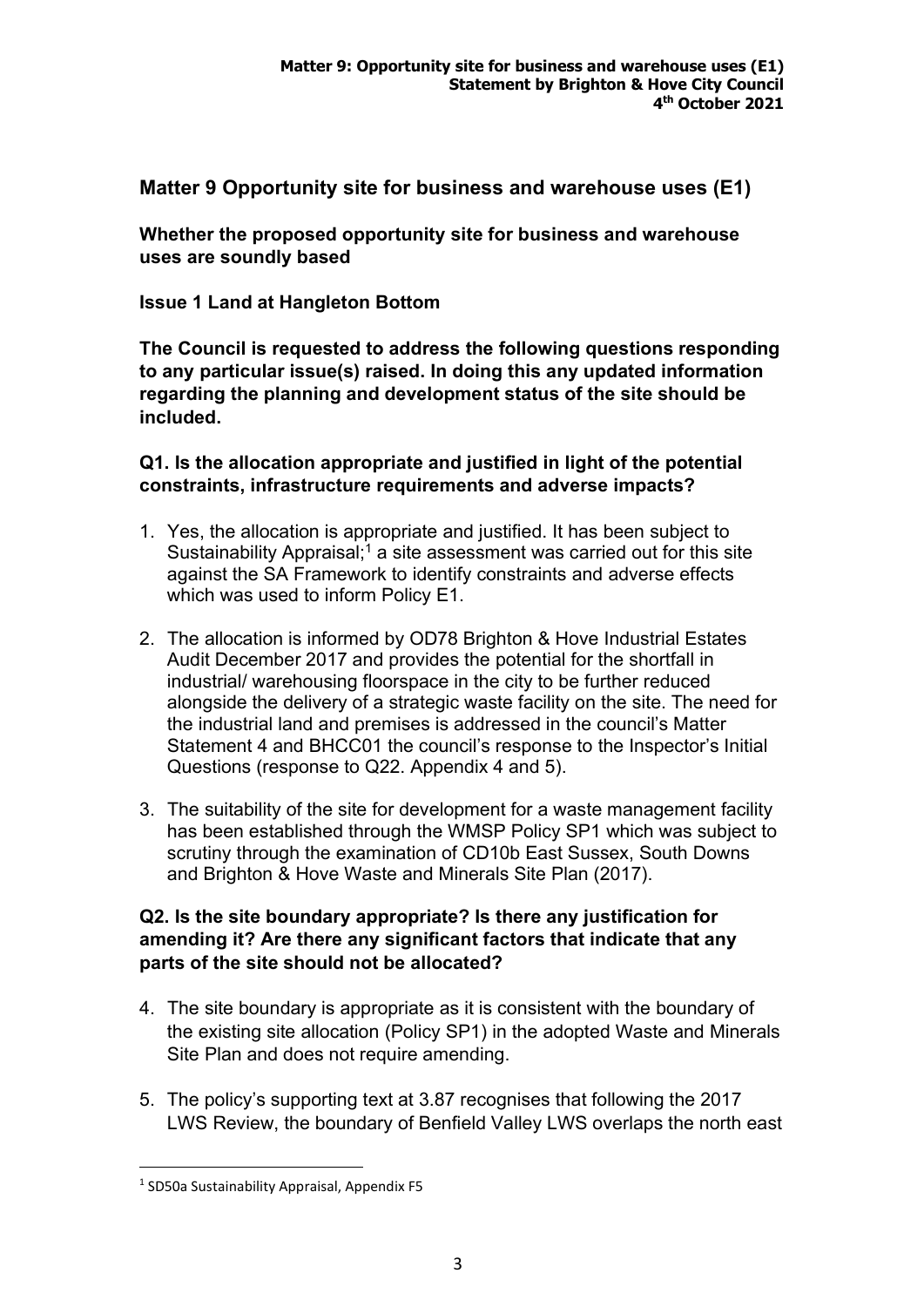#### Matter 9: Opportunity site for business and warehouse uses (E1) Statement by Brighton & Hove City Council 4 th October 2021

boundary of the site. BHCC02 Proposed Modifications (MM115) clarify, that in accordance with DM37, development proposals must demonstrate that any adverse effects would not undermine the objectives of the designation, features of interest/importance and/or integrity of the area and that impacts can be mitigated and biodiversity net gains achieved.

#### Q3. Is the site viable and deliverable? Is there any risk that site conditions and constraints might prevent development or adversely affect viability and delivery?

- 6. Land at Hangleton bottom is a greenfield site with excellent access to the strategic road network. The site assessment $^2$  did not indicate any particular infrastructure requirements, site conditions/ constraints that would prevent development or adversely affect viability. There are no ownership constraints as the site is owned by the council.
- 7. A recent planning application to develop part of the site<sup>3</sup>, suggests there is potential for a development to come forward without prejudicing the use of the site for future waste uses.

### Q4. How was the site capacity determined? What assumptions have been made? Are these justified? What is the expected timescale and rate of development and is it realistic?

8. This policy safeguards the potential opportunity for new business and warehouse floorspace to come forward over the plan period. The capacity of the site for accommodating a waste management facility was established through the WMSP. Given the allocation of the site for waste management use, development of the site would need to ensure that any future waste uses are not prejudiced by business/ warehouse development. This means retaining sufficient land for a strategic scale waste management facility including a suitable access and that alternative uses are compatible with a future waste operation and would not constrain its ability to effectively operate. It is considered that there is enough land (the site is 3.37ha) to achieve these requirements. As indicated in response to Q7. a (withdrawn) planning application relating to part of the site suggests the potential to develop part of the site without prejudicing proposals for future waste uses.

### Q5. What benefits would the proposed development bring? What are the potential adverse impacts of developing the site and how might they be mitigated?

 $2$  The site profile has been included in the examination library as TP07a Appendix 8

<sup>&</sup>lt;sup>3</sup> BH2017/04231: erection of animal welfare facility on part of site. Withdrawn.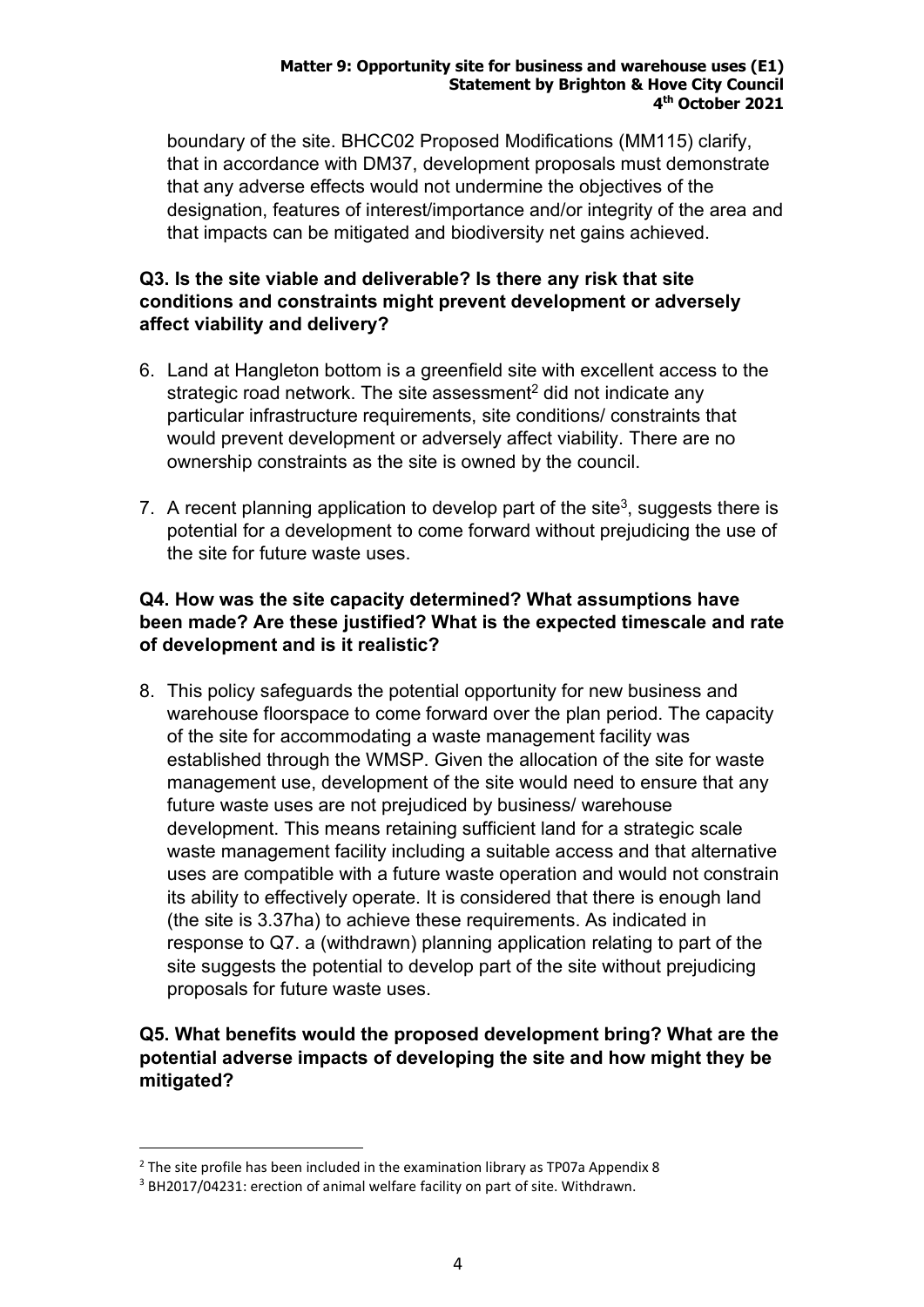#### Matter 9: Opportunity site for business and warehouse uses (E1) Statement by Brighton & Hove City Council 4 th October 2021

- 9. The principle of developing the site has been established though its allocation in the WMSP. The  $SA<sup>4</sup>$  found the policy to have potential for significant positive impacts for the local economy as it may help to increase employment land supply in the city and thus contribute towards meeting the development needs of various employment sectors.
- 10. The policy was found to have the potential for adverse effects, including those related to biodiversity loss of open space, landscape due to proximity to SDNP, and climate change adaptation as it would result in development of a predominantly greenfield site. Accessing the site by public transport could be difficult and unsafe, and access by car is likely to be the preferred mode of travel. The site could be at risk of groundwater emergence although it is not within the two highest risk categories.
- 11. The SA concluded that the potential adverse impacts of developing the sites could be mitigated at the planning application stage through application of policies including CP10, SA5, CP15, CP9, CP8 and DM43.

### Q6. Are the detailed policy requirements for the site, effective, justified and consistent with national policy? Do they adequately address all issues/concerns in relation to the site?

12. As an opportunity site for business and warehouse uses, the policy indicates that development should not prejudice the delivery of a strategic scale waste management facility. This is effective and justified in light of the allocation of the site in the WMSP. The policy indicates that proposals will be assessed against the Development Plan and SP1 of the WMSP and this is considered effective and consistent with national policy.

## Q7. Would any Modifications proposed by the Council address any shortcomings?

- 13. As set out in BHCC01- Revised Schedule of Proposed Modifications to the Proposed Submission City Plan Part 2, August 2021, the Council has proposed modification MM114 to update use class references to reflect changes to the Use Class Order that came into effect 1st September 2020. As indicated in response to Q5 Proposed modification MM115 will strengthen the supporting text in respect to biodiversity.
- 14. For consistency with other policies, an amendment to the supporting text at paragraph 3.87 is proposed to refer to need for development to reflect the South Downs Integrated Landscape Character statement prepared by the South Downs National Park Authority:

<sup>4</sup> SD50a Sustainability Appraisal, Appendix G, section 6.6